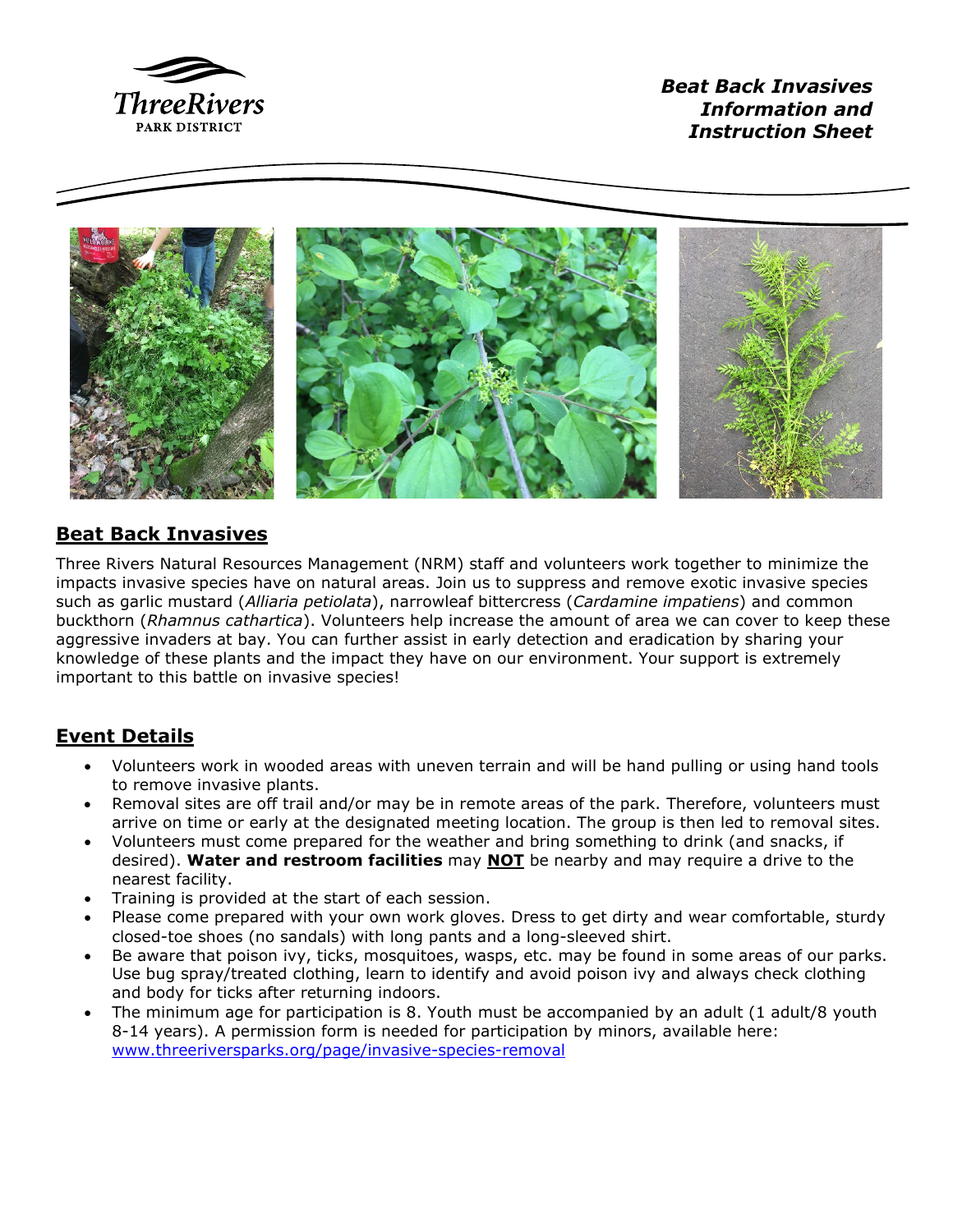

#### **How to Register**

- 1. Choose removal event date(s) from the schedule found online and at the end of this document
- 2. Sign up for each removal date(s) you plan to attend:
	- Online (preferred): [www.threeriversparks.org/page/invasive-species-removal](http://www.threeriversparks.org/page/invasive-species-removal)
	- Phone: Call the Volunteer Office for assistance at 763-559-6706
	- Email: [Volunteer@ThreeRiversParks.org](mailto:Volunteer@ThreeRiversParks.org)  (Minor permission form must be submitted before participation in service event)
- 3. Call the **"NRM Volunteer Hotline" (763-694-7849)** to:
	- CANCEL if you cannot attend. (This is EXTREMELY IMPORTANT!)
	- CHECK MESSAGE on event day for rain cancellation or last-minute changes.
- 4. Getting there:
	- See maps and directions below. **Please arrive on time or a little early** to receive instructions and exact location of removal site within the park. Training takes place on-site at the start of each session just before the group disperses into the park.

## **2022 Beat Back Invasives Schedule and Locations**

All removals start promptly at the time listed below.

#### **Spring:**

Silverwood Park Saturday, May 7: 9 – 11:00 AM **Fall:**  Dates and locations TBD

Tierney's Woods Friday, May 13: 12:30 – 2:30 PM

Hyland Park Reserve (Richardson) Tuesday, May 17: 5:30 – 7:30 PM

## **Group Events**

Groups of 10 or more may arrange a separate removal event on a different date than listed. To schedule your group, please contact:

Emily Dunlap, Invasive Species Coordinator Phone: 763-694-7817; Email: [Emily.Dunlap@ThreeRiversParks.org.](mailto:Emily.Dunlap@ThreeRiversParks.org)

## **Become a Three Rivers Volunteer**

Program participants interested in becoming a volunteer on an ongoing basis and earning volunteer privileges, should contact the Volunteer Office for further instructions.

- Email: [Volunteer@ThreeRiversParks.org](mailto:Volunteer@ThreeRiversParks.org)
- Phone: 763-559-6706
- Website: [www.ThreeRiversParks.org/volunteer](http://www.threeriversparks.org/volunteer)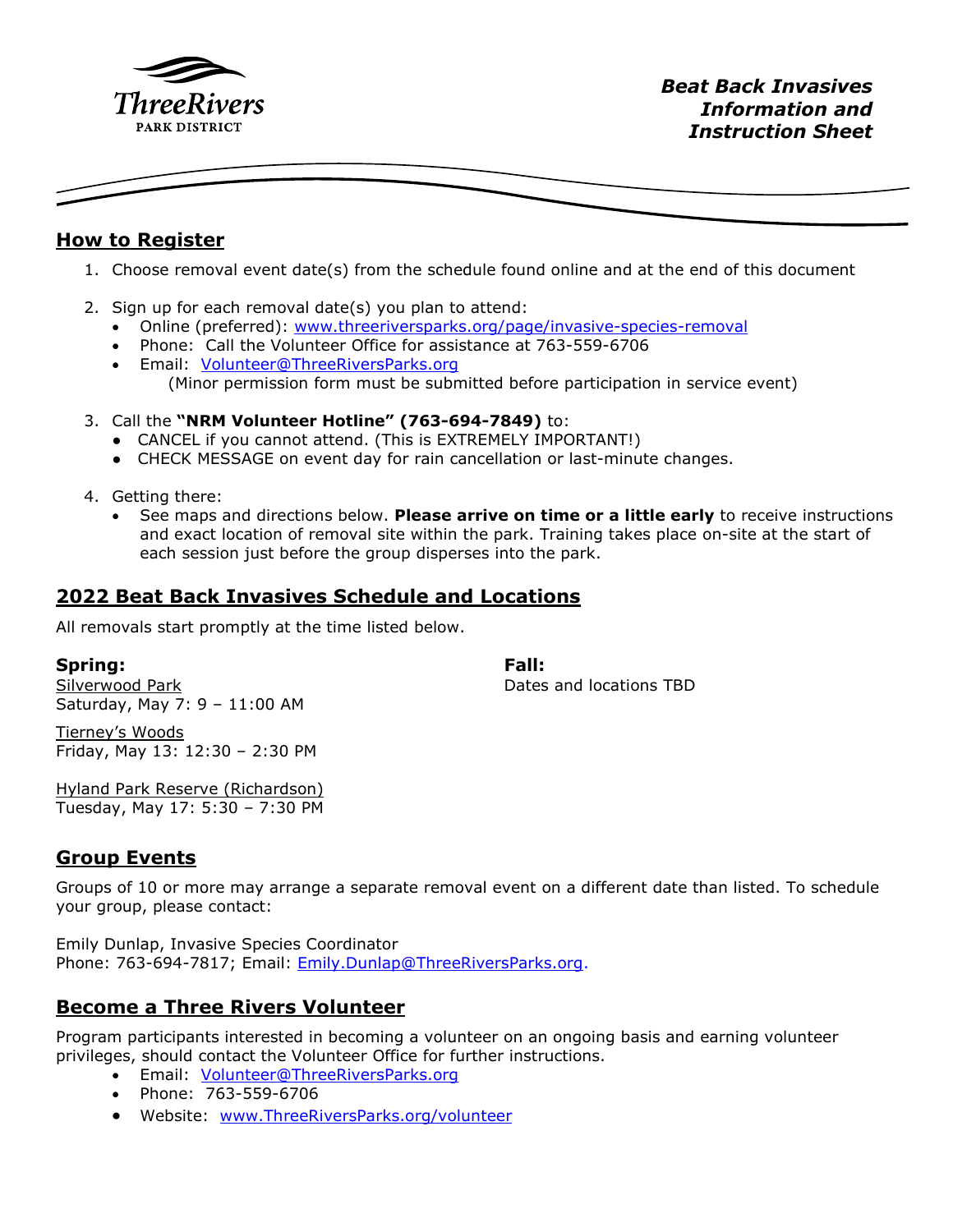

## **Directions to Event Locations**

These maps show the overall vicinity and location of the Park. Go to www.threeriversparks.org/ for detailed park maps.